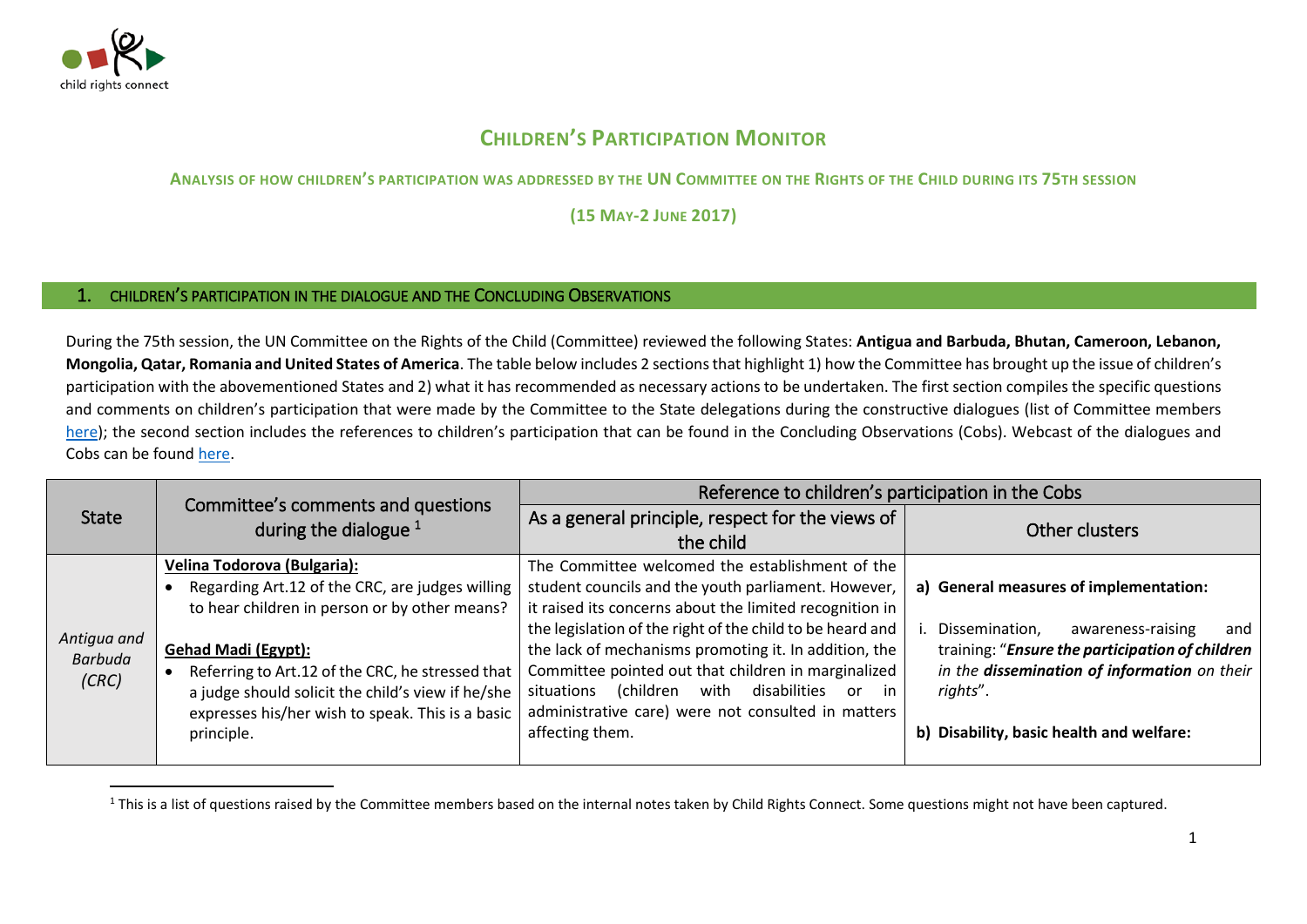

|                                                                                                                                                                                                                                                                                                                                                                                                                                                                                                                                                                                                                                                                                                                                    | • Ensure that children's views are given due weight<br>in all settings (home, schools, administrative and<br>judicial procedures, etc.);<br>Disseminate the CRC, including child-friendly<br>versions;<br>• Create spaces for children to effectively influence<br>public policy, including a staffed, financed and<br>trained youth parliament.                                                                                                                                                                                                                                                                                            | child: "Ensure that the special vulnerabilities<br>and needs of children, as well as their views,<br>are considered in developing policies and<br>addressing<br>climate,<br>programmes<br>environmental change and disaster risk<br>management".                                                                                                                                                                                                                                                                                                                                                                                                   |
|------------------------------------------------------------------------------------------------------------------------------------------------------------------------------------------------------------------------------------------------------------------------------------------------------------------------------------------------------------------------------------------------------------------------------------------------------------------------------------------------------------------------------------------------------------------------------------------------------------------------------------------------------------------------------------------------------------------------------------|---------------------------------------------------------------------------------------------------------------------------------------------------------------------------------------------------------------------------------------------------------------------------------------------------------------------------------------------------------------------------------------------------------------------------------------------------------------------------------------------------------------------------------------------------------------------------------------------------------------------------------------------|----------------------------------------------------------------------------------------------------------------------------------------------------------------------------------------------------------------------------------------------------------------------------------------------------------------------------------------------------------------------------------------------------------------------------------------------------------------------------------------------------------------------------------------------------------------------------------------------------------------------------------------------------|
|                                                                                                                                                                                                                                                                                                                                                                                                                                                                                                                                                                                                                                                                                                                                    | <b>CRC</b>                                                                                                                                                                                                                                                                                                                                                                                                                                                                                                                                                                                                                                  |                                                                                                                                                                                                                                                                                                                                                                                                                                                                                                                                                                                                                                                    |
| Mikiko Otani (Japan):<br>Please provide more information on how you<br>$\bullet$<br>include children's participation in policy<br>development.<br>How are the members of the children's<br>$\bullet$<br>parliament elected?<br>How do you apply the right to be heard in legal<br>procedures?<br>Can girls participate in decision-making and<br>training when it comes to programs addressing<br>girls' school dropout rates?<br>In relation to the marriage act, can children<br>under the age of 9 decide about parental<br>custody? Has the court the final say even if the<br>child expressed his/her views?<br>Hynd Ayoubi (Morocco):<br>Was there any participation of children in the<br>elaboration of the State reports? | The Committee welcomed the efforts to promote<br>children's participation, including the creation of the<br>Bhutan Children's Parliament.<br>The Committee referred to its General Comment No<br>12 and recommended the State to:<br>• Ensure all children are involved in child<br>participation activities, especially girls, children<br>with disabilities, children form remote areas,<br>children out of school and children from all iii.<br>ethnicities.<br>• Provide training to personnel working with/for<br>children (law enforcement personnel, judiciary<br>staff and social workers) on the right of children<br>to be heard. | a) Disability, basic health and welfare:<br>i. Children with disabilities: "Develop and<br>implement a comprehensive strategy on the<br>rights of children with disabilities, with their<br>full and meaningful participation"<br>Adolescent health: adolescent's<br>ii.<br>views<br>"should always be heard and given due<br>consideration in abortion decisions"<br>Impact of <b>climate change</b> on the rights of the<br>child: The State should ensure that children's<br>special vulnerabilities and views are "taken<br>into account when developing policies and<br>programmes" addressing this issue.<br>b) Special protection measures: |
|                                                                                                                                                                                                                                                                                                                                                                                                                                                                                                                                                                                                                                                                                                                                    | Cephas Lumina (Zambia):                                                                                                                                                                                                                                                                                                                                                                                                                                                                                                                                                                                                                     | 12 and recommended the State to:                                                                                                                                                                                                                                                                                                                                                                                                                                                                                                                                                                                                                   |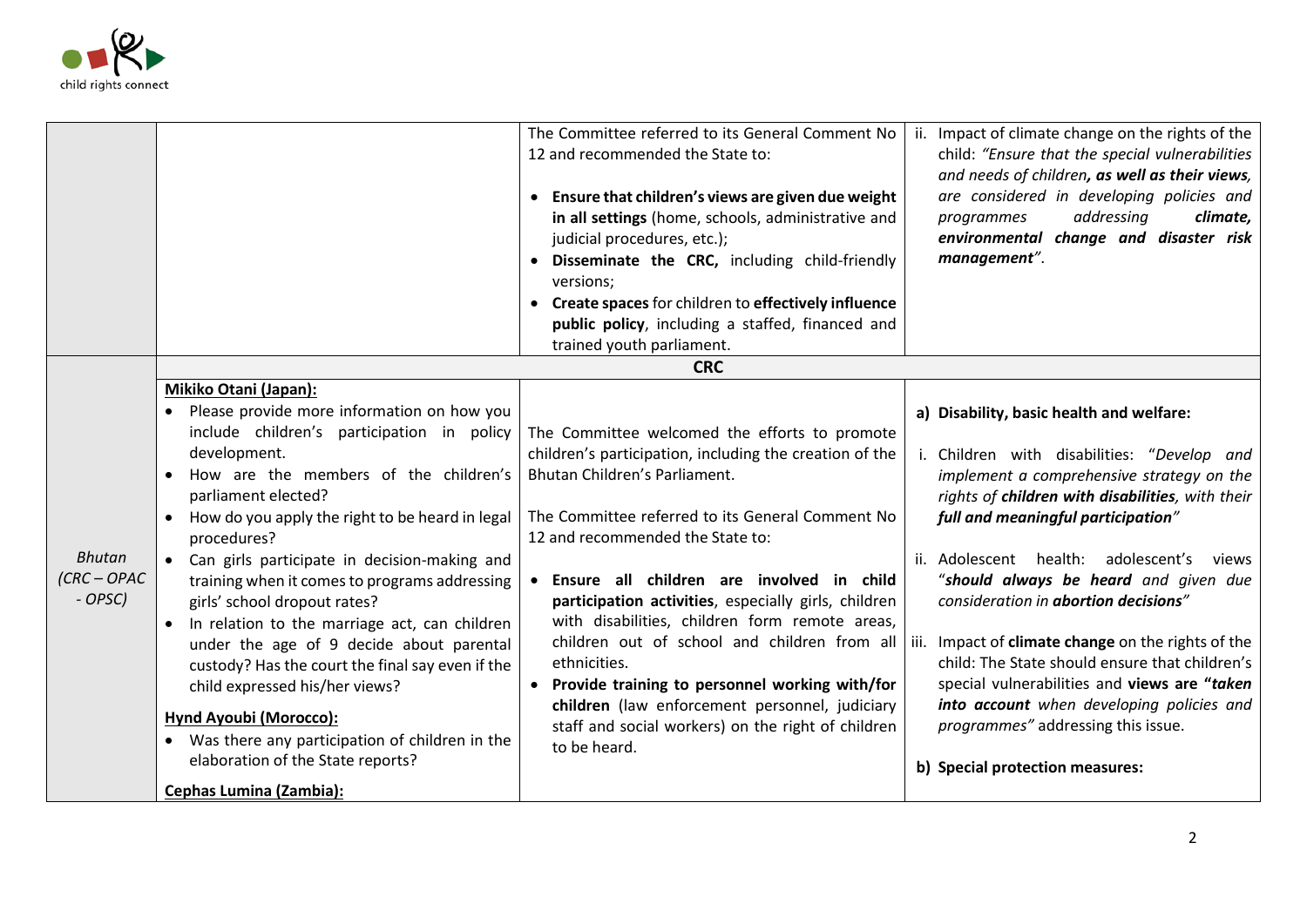

|                   | In relation to abortion, are the views of the<br>child taken into consideration?<br>Luis Pedernera (Uruguay):<br>Please provide more information about the<br>legislative framework ensuring children's<br>participation.<br>What measures have been taken to ensure<br>that children express themselves and that their<br>opinions are given due weight? |                                                                                                                                                                                                                                                                                                       | i. Economic exploitation, including child labour<br>and sexual exploitation: programmes for<br>families with social and economic difficulties<br>"should be developed with the meaningful<br>participation of children"                                                                                                                                                                                                                                                                                                                  |
|-------------------|-----------------------------------------------------------------------------------------------------------------------------------------------------------------------------------------------------------------------------------------------------------------------------------------------------------------------------------------------------------|-------------------------------------------------------------------------------------------------------------------------------------------------------------------------------------------------------------------------------------------------------------------------------------------------------|------------------------------------------------------------------------------------------------------------------------------------------------------------------------------------------------------------------------------------------------------------------------------------------------------------------------------------------------------------------------------------------------------------------------------------------------------------------------------------------------------------------------------------------|
|                   | <b>OPAC &amp; OPSC</b>                                                                                                                                                                                                                                                                                                                                    |                                                                                                                                                                                                                                                                                                       |                                                                                                                                                                                                                                                                                                                                                                                                                                                                                                                                          |
|                   | The Committee did not mention children's<br>participation during the constructive<br>dialogue.                                                                                                                                                                                                                                                            | N/A                                                                                                                                                                                                                                                                                                   | The Committee did not refer to children's<br>participation in its Cobs on OPAC and OPSC.                                                                                                                                                                                                                                                                                                                                                                                                                                                 |
| Cameroon<br>(CRC) | Jose Angel Rodriguez Reyes (Venezuela):<br>. In the previous Cobs, the Committee<br>suggested to give an appropriate budget to the<br>children's parliament. What progress has been<br>made on these fronts?                                                                                                                                              | The Committee referred to its General Comment No<br>12 to welcome the children's parliament regular<br>organisation. It encouraged the State to adopt<br>national legislation to reinforce the parliament by<br>allocating appropriate budget and staff to ensure<br>children's effective engagement. | a) Disability, basic health and welfare:<br>i. Adolescent health: ensure that girl's "views<br><b>always heard</b> and given<br>due<br>are<br>consideration in <b>abortion decisions</b> "<br>b) Special protection measures<br>ii. Children belonging to minority or indigenous<br>groups: The State should "protect and<br>promote the rights of indigenous children,<br>and to eliminate their food insecurity, poverty<br>vulnerabilities to violence<br>and<br>and<br>exploitation, with their full and effective<br>participation" |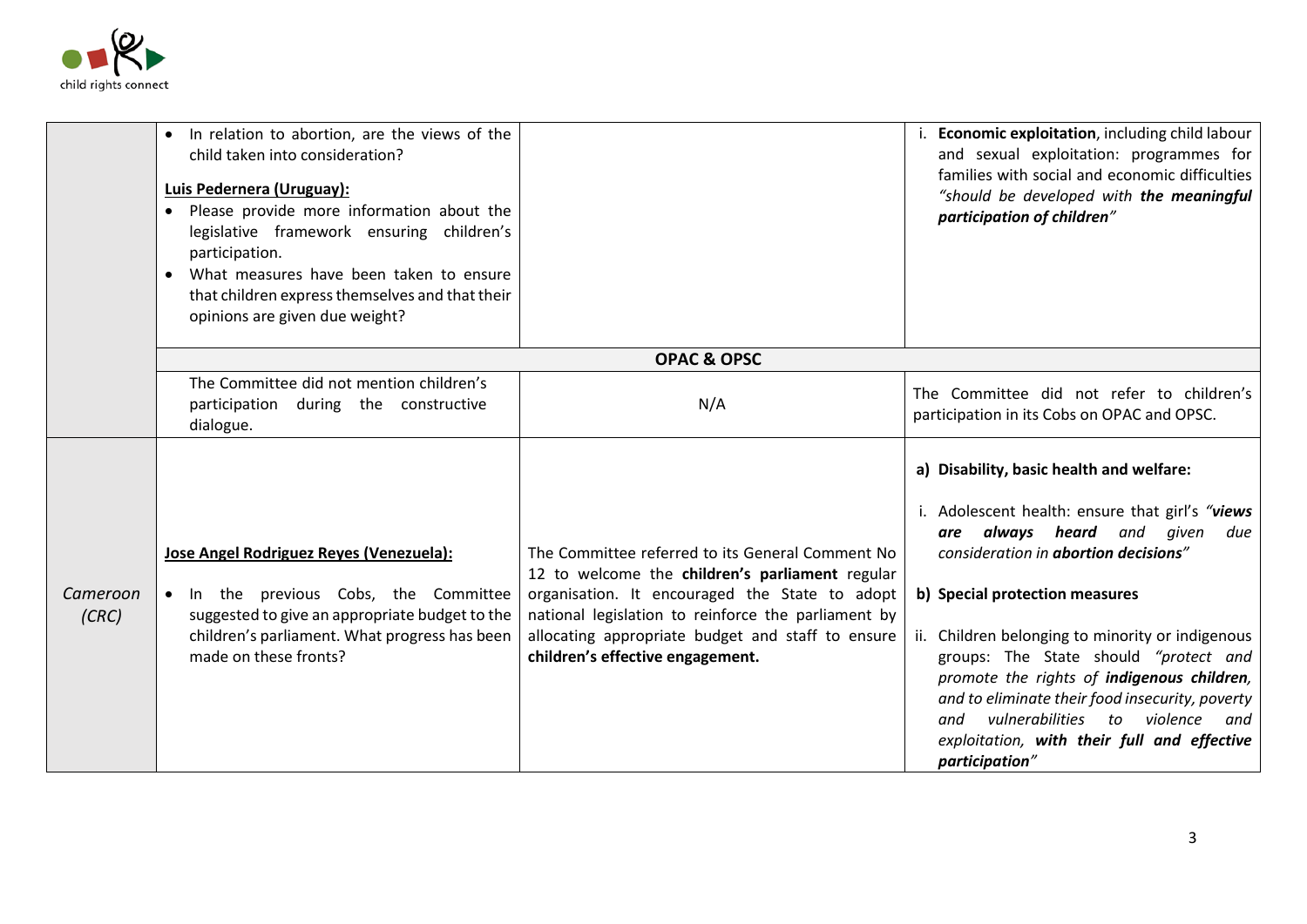

|                  |                                                                                                                                                                                                                                                                                                                                                                                                                                                                                                                                    | The Committee noted the initiatives undertaken by<br>the High Council for Childhood, including the<br>establishment of the National Youth Parliament.<br>The Committee referred to its General Comment No<br>12 and recommended the State to:                                                                                                                                                                                                                                                                                                                                                                                                                                                                                                                                                                                                                                                                                                                                                         |                                                                                                                                                                                                                                                                                                                                                                                                                                                                                                                                                                                                                                                         |
|------------------|------------------------------------------------------------------------------------------------------------------------------------------------------------------------------------------------------------------------------------------------------------------------------------------------------------------------------------------------------------------------------------------------------------------------------------------------------------------------------------------------------------------------------------|-------------------------------------------------------------------------------------------------------------------------------------------------------------------------------------------------------------------------------------------------------------------------------------------------------------------------------------------------------------------------------------------------------------------------------------------------------------------------------------------------------------------------------------------------------------------------------------------------------------------------------------------------------------------------------------------------------------------------------------------------------------------------------------------------------------------------------------------------------------------------------------------------------------------------------------------------------------------------------------------------------|---------------------------------------------------------------------------------------------------------------------------------------------------------------------------------------------------------------------------------------------------------------------------------------------------------------------------------------------------------------------------------------------------------------------------------------------------------------------------------------------------------------------------------------------------------------------------------------------------------------------------------------------------------|
| Lebanon<br>(CRC) | Hatem Kotrane (Tunisia):<br>• In regards to child participation, it is essential<br>that children are heard when it comes to<br>judicial proceedings. Please provide more<br>information on how Art.12 is applied.<br>On its final remarks, Mr. Kotrane encouraged<br>$\bullet$<br>the State to reinforce child participation<br>mechanisms.<br>Hynd Ayoubi (Morocco):<br>• It is important to take children's views into<br>account when designing policies<br>for<br>rehabilitation and detox centres from alcohol<br>and drugs. | • Ensure the effective implementation recognizing<br>the right to be heard in legal and administrative<br>procedures, including by establishing mechanisms<br>for social workers to comply with this principle.<br>Identify the issues that are most important to<br>children through research, including how their<br>views are effectively considered in family<br>decisions affecting them.<br>• Develop toolkits for public consultation on<br>national policy development, including children.<br>• Conduct programmes and awareness-raising<br>activities promoting meaningful and empowered<br>participation of all children within the family,<br>community and schools. Attention must be given<br>to girls and children in vulnerable situations.<br>Provide adequate resources and support to the<br>Lebanese National Youth Parliament. In addition,<br>this Parliament should promote inclusive<br>participation to ensure that all children can<br>participate, with no discrimination. | a) Disability, basic health and welfare:<br>i. Adolescent<br>health:<br>"the<br>Committee<br>recommends that the State party undertake a<br>comprehensive study to assess the nature and<br>extent of adolescent health problems, with<br>the full participation of adolescents, as a<br>basis for future health policies and<br>programmes"<br>b) Education, leisure and cultural activities<br>i. Education, including vocational training and<br>guidance: "Update the school curricula,<br>ensuring that it is broad, relevant and<br>inclusive, develops rights-based learning and<br>children's<br>and<br>assessment<br>ensures<br>participation" |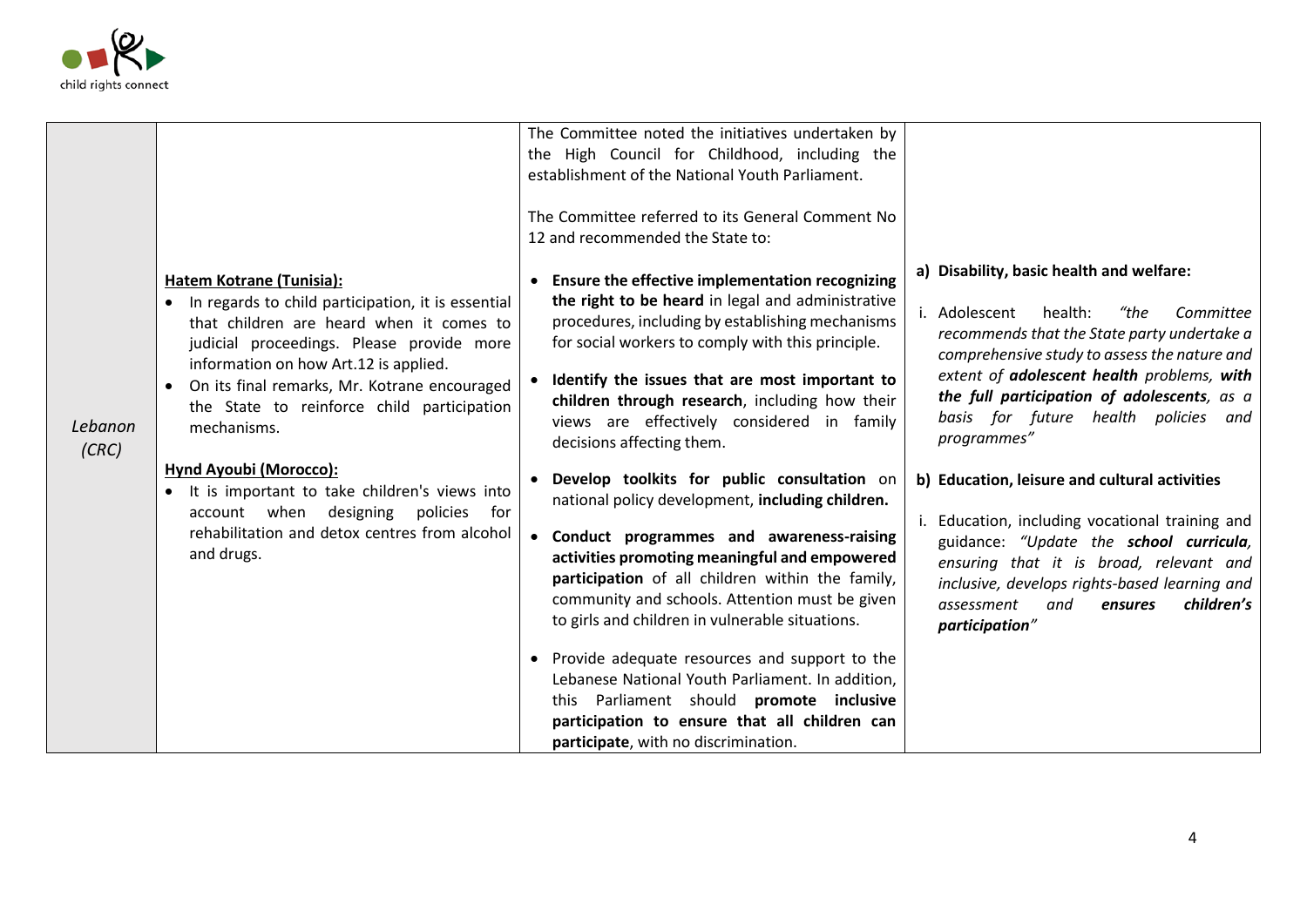

|                   | <b>Gehad Mahdi (Egypt):</b><br>As of now, what is the impact of the 2011<br>strategy promote child participation?<br>It seems that the right to be heard is<br>$\bullet$<br>insufficiently enforced in practice. Children are<br>complaining that their views are not being<br>taken seriously. What measures have been<br>taken?                                                                                                                                                                                                                                                                                                                                                                                                                                                                                                                                                          | The<br>Committee<br>recalled<br>its<br>previous<br>recommendation on the right to be heard and it<br>General Comment No 12 and recommended the State<br>to:                                                                                                                                                                                                                                                                                                                                                                                                                                                                                                                                                                                                                             |                                                                                                                                                                                                                                                                                                                                                                                                                                                                                                 |
|-------------------|--------------------------------------------------------------------------------------------------------------------------------------------------------------------------------------------------------------------------------------------------------------------------------------------------------------------------------------------------------------------------------------------------------------------------------------------------------------------------------------------------------------------------------------------------------------------------------------------------------------------------------------------------------------------------------------------------------------------------------------------------------------------------------------------------------------------------------------------------------------------------------------------|-----------------------------------------------------------------------------------------------------------------------------------------------------------------------------------------------------------------------------------------------------------------------------------------------------------------------------------------------------------------------------------------------------------------------------------------------------------------------------------------------------------------------------------------------------------------------------------------------------------------------------------------------------------------------------------------------------------------------------------------------------------------------------------------|-------------------------------------------------------------------------------------------------------------------------------------------------------------------------------------------------------------------------------------------------------------------------------------------------------------------------------------------------------------------------------------------------------------------------------------------------------------------------------------------------|
| Mongolia<br>(CRC) | Luis Pedernera (Uruguay):<br>In relation to freedom of expression and the<br>right to information, what system is in place to<br>ensure children's participation? How children<br>can express their opinions?<br>In regards to the right to information, please<br>provide more information on policies<br>underway to reduce the difference on access<br>to information by children between low<br>income and middle income, and the ones with<br>visual and auditory disabilities<br>Kirsten Sandberg (Norway):<br>Regarding sexual health and reproductive<br>rights, there is a high number of teenage<br>pregnancies.<br>Are<br>reintroducing<br>you<br>adolescents' participation in the development<br>of training courses and policies to address this<br>issue?<br>What measures have been taken to improve<br>$\bullet$<br>and ensure children's voices are heard in<br>schools? | Effectively implement the "Strategy to promote<br>child participation" and the Law on Child<br>Protection to enable children to express their<br>views. The State should also ensure that<br>children's views are given due consideration<br>throughout the decision-making process on issues<br>affecting them.<br>Ensure the effective implementation recognizing<br>the right to be heard in legal and administrative<br>procedures, including by establishing mechanisms<br>for social workers to comply with this principle.<br>Conduct programmes and awareness-raising<br>activities promoting meaningful and empowered<br>participation of all children within the family,<br>community and schools. Attention must be given<br>to girls and children in vulnerable situations. | a) General measures of implementation:<br>i. Allocation of resources: The State should<br>"Ensure transparent<br>and participatory<br>budgeting through<br>public<br>dialogue,<br>especially with children, and for proper<br>accountability of public officials".<br>b) Disability, basic health and welfare:<br>ii.<br>Adolescent health: The State should<br>"reintroduce sexual and reproductive health<br>as a separate class, involving adolescents in<br>the development of its content" |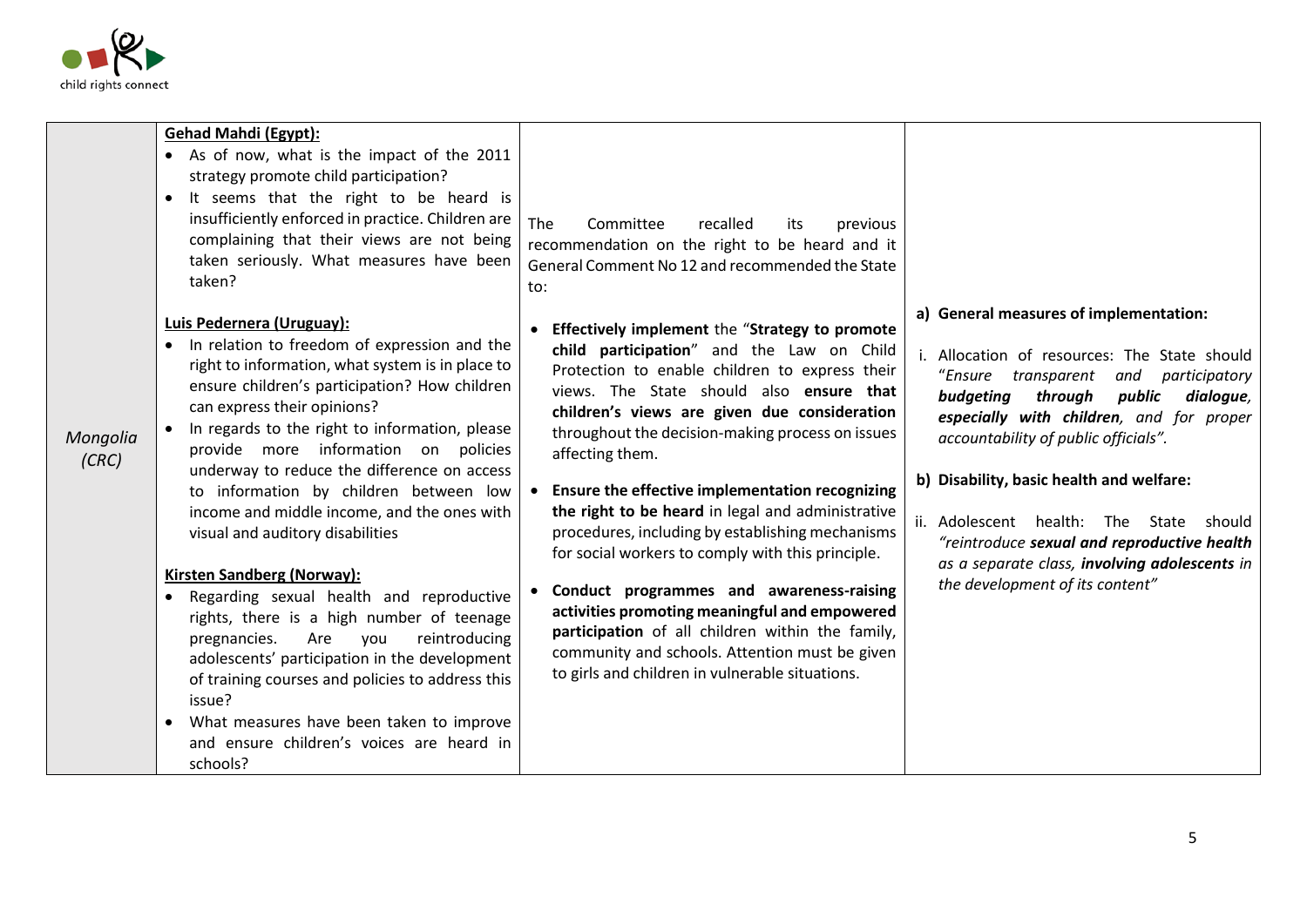

| Qatar<br>(CRC)   | <b>Bernard Gastaud (Monaco):</b><br>Is there any law ensuring child participation in<br>all the matters concerning them?<br>Jorge Cardona (Spain)<br>Are children with disabilities heard?<br>Olga Khazova (Russia)<br>In relation to adoption and the kafala system,<br>how do you decide who will be a kafala parent<br>for a child? Is there a judge involved? Does the<br>child's opinion matters? Is it possible for the<br>child to be in contact with the biological<br>parents is that what he/she wants?<br>Luis Pedernera (Uruguay)<br>• How children are involved in human rights<br>associations in schools? What power do they<br>have? | The Committee referred to its General Comment No<br>12 and recommended the State to:<br>Strengthen efforts to inform all children about<br>their rights and allow them to express their views<br>to facilitate informed decision-making.<br>Ensure that children's views are given due weight<br>in all judicial and administrative procedures, as<br>in their homes. The State should adopt<br>appropriate legislation, develop operational<br>protocols and ensure that parents<br>and<br>professionals working with/for children are<br>trained on this right. | a) Family environment and alternative care<br>i. Family environment: The State should<br>"ensure that the opportunity of the child to<br>express his or her opinion with regard to<br>custody after divorce should be considered as<br>a right and not an obligation"<br>b) Disability, basic health and welfare:<br>ii. Adolescent health: "Decriminalize abortion in<br>all circumstances and ensure access to safe<br>abortion and post-abortion care services for<br>adolescent girls, making sure that their views<br>are always heard and given<br>due<br>consideration as a part of the decision-<br>making process". |
|------------------|------------------------------------------------------------------------------------------------------------------------------------------------------------------------------------------------------------------------------------------------------------------------------------------------------------------------------------------------------------------------------------------------------------------------------------------------------------------------------------------------------------------------------------------------------------------------------------------------------------------------------------------------------|-------------------------------------------------------------------------------------------------------------------------------------------------------------------------------------------------------------------------------------------------------------------------------------------------------------------------------------------------------------------------------------------------------------------------------------------------------------------------------------------------------------------------------------------------------------------|------------------------------------------------------------------------------------------------------------------------------------------------------------------------------------------------------------------------------------------------------------------------------------------------------------------------------------------------------------------------------------------------------------------------------------------------------------------------------------------------------------------------------------------------------------------------------------------------------------------------------|
| Romania<br>(CRC) | Jose Angel Rodriguez Reyes (Venezuela):<br>• How do you incorporate children's opinions<br>and views into public policy?<br>Regarding religion, can children freely express<br>their opinion?<br>In legal and administrative procedures, are the<br>children's voices heard? Are there appropriate<br>mechanisms and spaces enabling children to<br>participate? What measures do you take to<br>train judges and administrative staff working<br>with/for children on this topic?                                                                                                                                                                   | The Committee referred to its General Comment No<br>12 and recommended the State to:<br>Ensure that children's views are given due weight<br>in the family, at schools and in all administrative<br>and judicial procedures. The State should inter<br>alia adopt appropriate legislation, ensure the<br>training of professionals working for/with<br>children, foster children's participation activities<br>at school and carry out awareness raising<br>activities.                                                                                           | a) Special protection measures<br>i. Asylum-seeking and refugee children: The<br>State should "Clarify existing legislation and<br>administrative policies to ensure that<br>adequate alternative care arrangements are<br>available for asylum-seeking and refugee<br>children, which consider the views and best<br>interests of the child"                                                                                                                                                                                                                                                                                |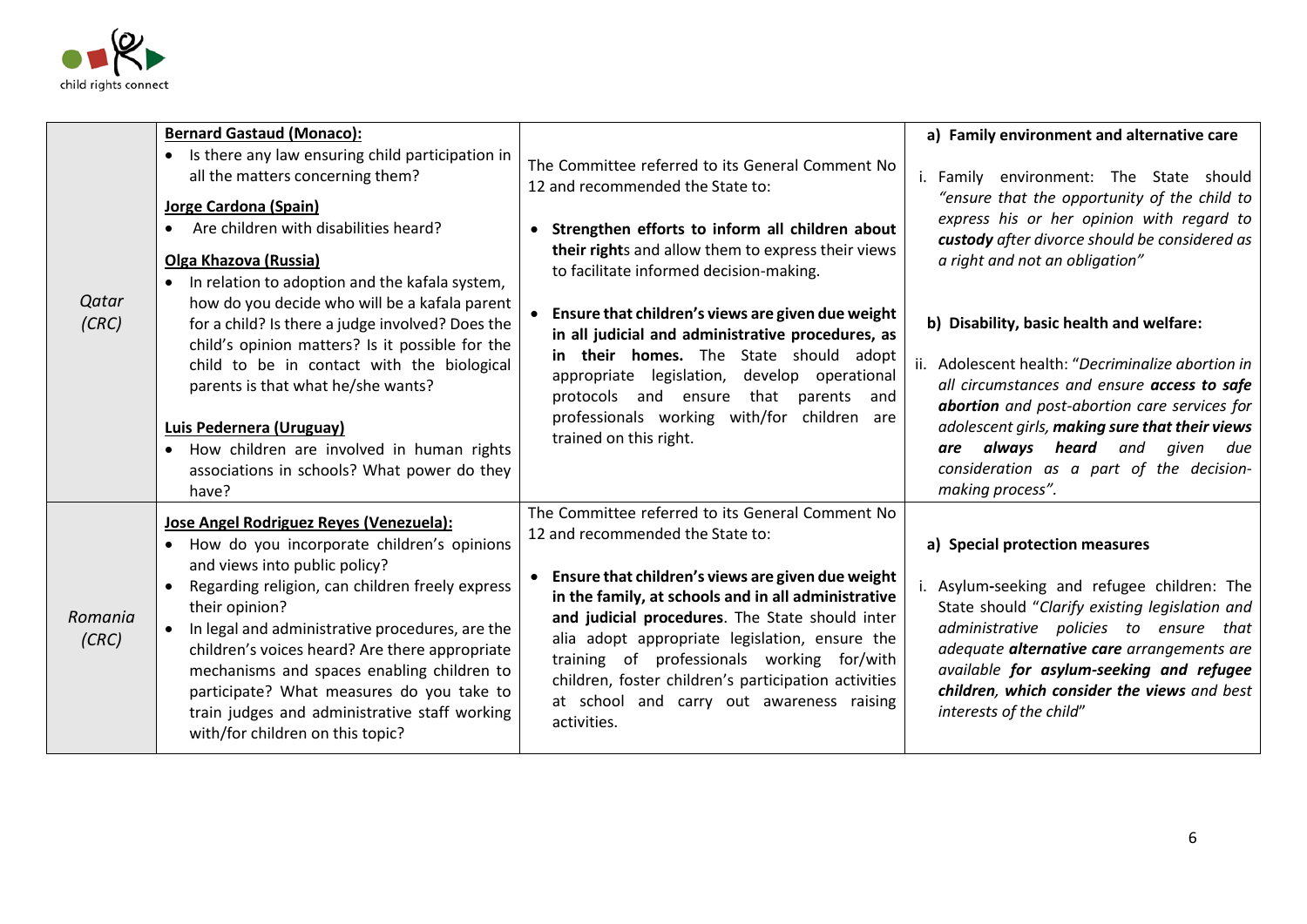

|                     |                                                                                                | • Provide additional support to the National<br>Students Council to increase its capacity at local,<br>county and national levels. |                                                                                                                                                                                                                                                                                                                                                                                                                                                        |
|---------------------|------------------------------------------------------------------------------------------------|------------------------------------------------------------------------------------------------------------------------------------|--------------------------------------------------------------------------------------------------------------------------------------------------------------------------------------------------------------------------------------------------------------------------------------------------------------------------------------------------------------------------------------------------------------------------------------------------------|
| <b>OPSC</b>         |                                                                                                |                                                                                                                                    |                                                                                                                                                                                                                                                                                                                                                                                                                                                        |
| United<br>States of | The Committee did not mention children's<br>participation during the constructive<br>dialogue. | N/A                                                                                                                                | a) General measures of implementation<br>Dissemination, awareness-raising: "Intensify<br>and promote awareness among the public at<br>large of the need to prevent and combat<br>crimes under the Optional Protocol, focusing<br>on children who are particularly at risk of<br>becoming victims and their parents, and<br>encouraging the participation of the<br>community, in particular that of children<br>including child victims of both sexes" |
| America             | <b>OPAC</b>                                                                                    |                                                                                                                                    |                                                                                                                                                                                                                                                                                                                                                                                                                                                        |
| (OPSC and<br>OPAC)  | The Committee did not mention children's<br>participation during the constructive<br>dialogue. | N/A                                                                                                                                | The Committee did not refer to children's<br>participation<br>in its Cobs on OPAC.                                                                                                                                                                                                                                                                                                                                                                     |